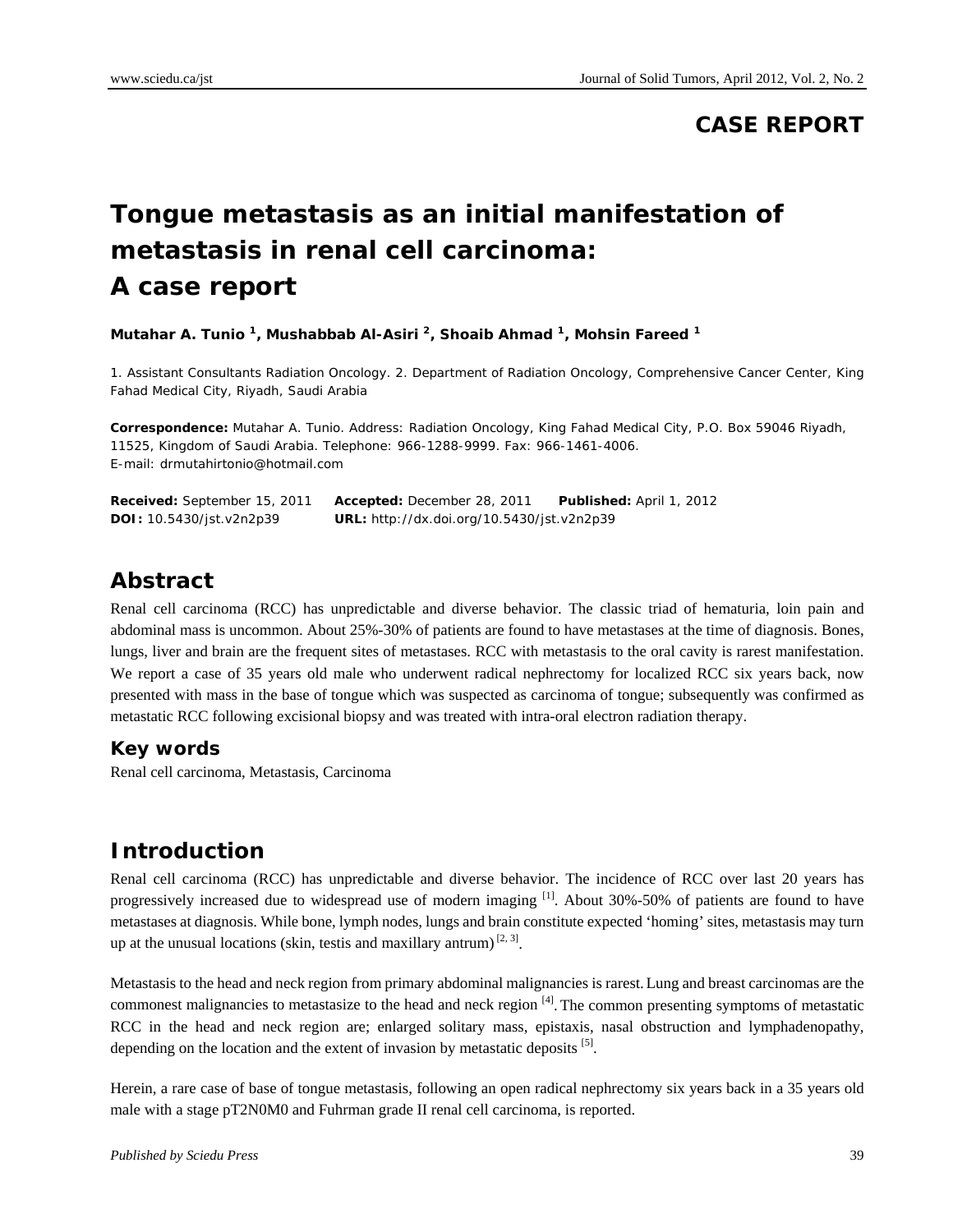#### **Case report**

A 35 years old man presented with painless swelling in right lateral tongue for two months. Past history revealed the previous history of right radical nephrectomy. The final pathologic finding of renal mass was consistent with papillary cell type renal cell carcinoma, which was not infiltrating through the capsule, hilar vessels and margins were free of tumor. Stage was made pT2N0M0.

On physical examination, there was hard fixed palpable superficial mass at right lateral border of tongue of size  $3 \text{cm} \times 3$ cm. borders were ill defined, no ulceration and non-tender to touch (Figure 1). The rest of examination was normal. CT head and neck showed 3cm × 3.5cm soft tissue mass involving right lateral tongue and adjacent glossal muscles. CT chest and abdomen were positive for lung metastases, but bone scan was negative for osseous metastases. Differential diagnosis was primary carcinoma of tongue or metastatic lesion of renal cell carcinoma. Excisional biopsy of tongue showed neoplastic cells with nuclear atypia, vascular invasion positive, and immunohistochemistry showed vimentin, CD-10, pan-CK, EMA and S-100 positivity, which confirmed the diagnosis of metastatic renal cell carcinoma (Figure 2). After excision, patient received palliative radiotherapy (total dose 30 Gy in 10 fractions) to gross tumor volume with intra-oral electron therapy using 5 cm acrylic applicator (Figure 3). Following completion of radiotherapy, he was started on oral sunitinib 50 mg daily. On his last follow up, there was no visualization of tumor in tongue.



**Figure 1**. Physical examination showing a hard fixed palpable superficial mass at base of tongue with extension into lateral margin of oral tongue



**Figure 2**. (a) Immunohistochemistry of tongue lesion showing vimentin positivity, (b) Pan-CK positivity, (c) H& E of tongue lesion showing infiltrative nests of clear cells and (d) neoplastic clear cells from nephrectomy specimen.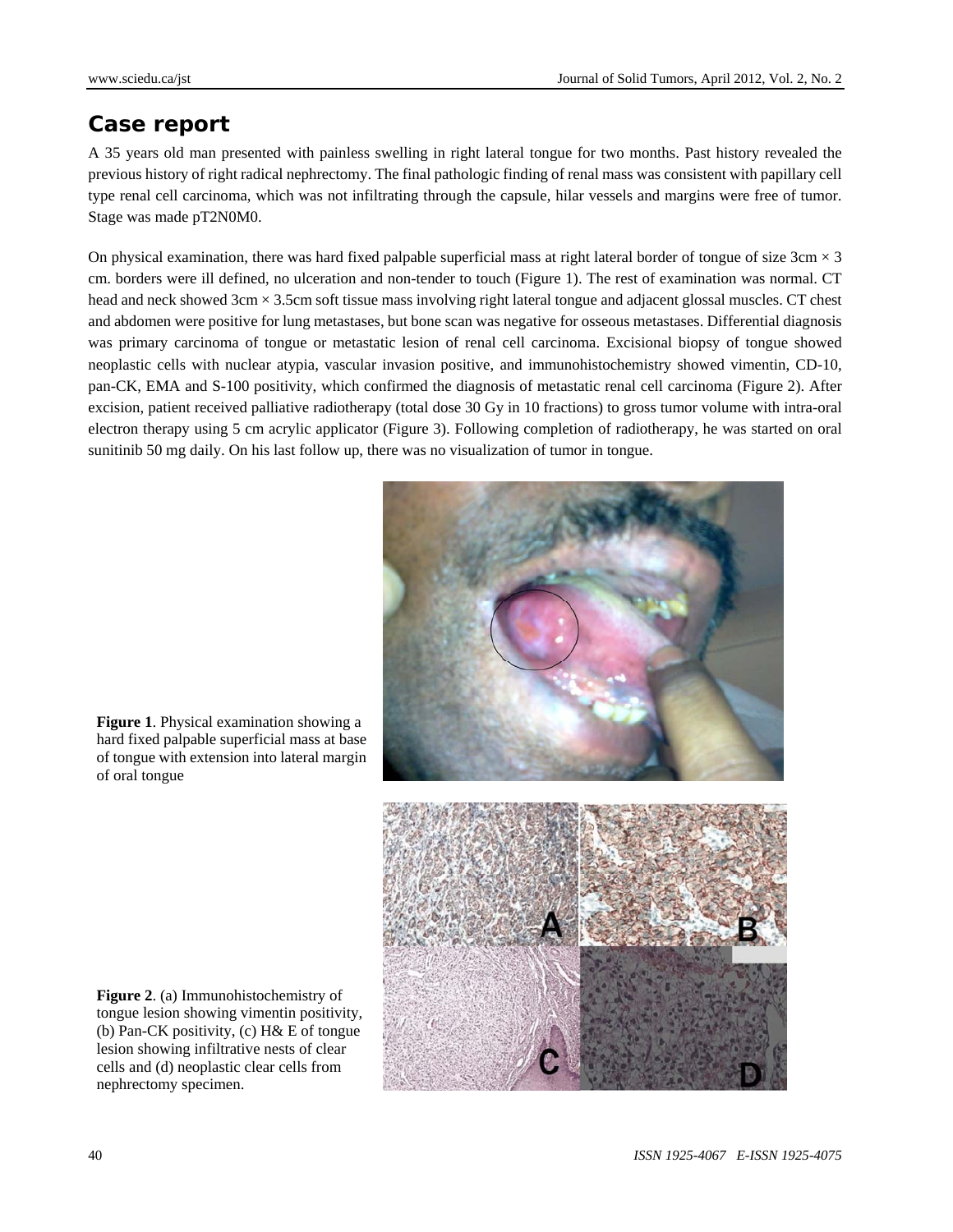

**Figure 3**. Palliative radiotherapy to gross tumor volume was given with intra-oral electron therapy using 5 cm acrylic applicator

# **Discussion**

RCC may remain clinically occult for most of its course and the tumor in the kidney can progress unnoticed to a large mass until metastatic disease appear. About 75% of patients with metastatic RCC metastasize to lungs, liver and bones. Only 15% of RCC metastasize to the head and neck region especially into the paranasal sinuses, larynx, mandibles, thyroid and parotid glands  $[2, 3]$ . Tongue metastasis as an initial manifestation of RCC is extremely rare with only 30 case reports have been reported since  $1911$ <sup>[4]</sup>.

The possible routes for tongue metastasis suggested are the hematogenous and lymphatic circulation. The presences of valve less interconnecting vertebral veins allow intra-abdominal metastases to bypass the heart and lungs and communicate directly with the veins of the head and neck region. The vertebral veins in turn communicate superiorly with the pterygoid plexus, cavernous sinus and superior portion of the pharyngeal plexus, hence providing a pathway for metastasis to the tongue <sup>[6]</sup>. Involvement of base of tongue in our patient could be due to because of its rich vascularity and immobility as compared to the oral tongue. Head and neck metastasis is commonly associated with pulmonary metastasis as in our patient.

The treatment of tongue metastasis is the surgical excision, radiation therapy and novel agents such as sorafenib, sunitinib, temsirolimus  $^{[7]}$ . We achieved complete regression of metastatic tongue disease with palliative radiation therapy with electrons in our patient.

The head and neck metastasis of RCC has poor prognosis and expected 5 year survival is less than 10%, therefore all treatment options for head and neck metastasis are with palliative intent [8].